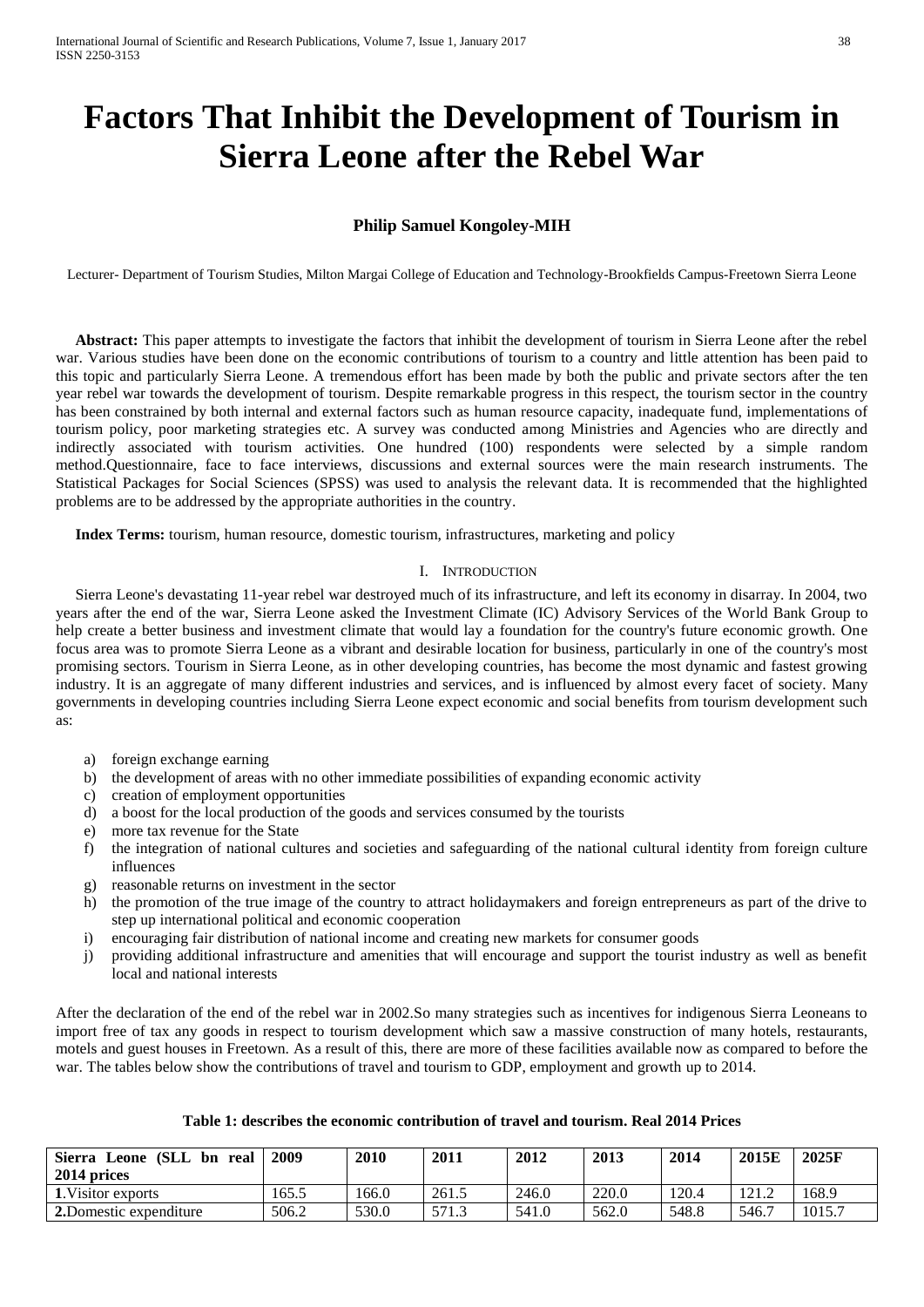| including government                                   |          |          |          |          |          |          |          |          |
|--------------------------------------------------------|----------|----------|----------|----------|----------|----------|----------|----------|
| individual spending                                    |          |          |          |          |          |          |          |          |
| 3. Internal tourism consumption                        | 761.6    | 696.0    | 832.8    | 786.5    | 783.5    | 667.1    | 666.9    | 1174.6   |
| 4. Purchase by tourism<br>providers including imported | $-324.1$ | $-295.5$ | $-393.9$ | $-352.3$ | $-346.7$ | $-292.5$ | $-290.6$ | $-510.9$ |
| goods                                                  |          |          |          |          |          |          |          |          |
| 5. Direct contribution of travel                       | 437.5    | 400.6    | 438.9    | 434.3    | 436.8    | 374.6    | 376.3    | 663.7    |
| and tourism to GDP                                     |          |          |          |          |          |          |          |          |
| Other final impacts(indirect                           | 216.6    | 238.7    | 261.5    | 258.7    | 260.2    | 223.2    | 204.5    | 395.4    |
| induced)                                               |          |          |          |          |          |          |          |          |
| <b>6.</b> Domestic Supply Chain                        |          |          |          |          |          |          |          |          |
| 7. Capital Investment                                  | 91.8     | 293.0    | 408.1    | 295.6    | 152.7    | 142.6    | 143.0    | 258.0    |
| 8. Government collective                               | 33.4     | 34.5     | 35.7     | 42.1     | 42.0     | 45.0     | 46.5     | 84.6     |
| spending                                               |          |          |          |          |          |          |          |          |
| 9. Imported goods from indirect                        | $-16.2$  | $-33.3$  | $-93.3$  | $-65.8$  | $-51.3$  | $-50.4$  | $-50.4$  | $-83.7$  |
| spending                                               |          |          |          |          |          |          |          |          |
| 10.Induced                                             | 203.6    | 214.0    | 187.8    | 198.9    | 180.0    | 152.2    | 148.8    | 282.2    |
| 11. Total contribution of travel                       | 1,011.6  | 1,147.4  | 1,238.6  | 1,163.8  | 1,020.5  | 887.3    | 888.5    | 1,601.1  |
| and tourism to GDP                                     |          |          |          |          |          |          |          |          |
| 12. Employment Input(000)                              | 30.4     | 27.7     | 29.4     | 27.0     | 24.7     | 21.4     | 23.2     | 31.1     |
| Direct contribution of Travel                          |          |          |          |          |          |          |          |          |
| and tourism to employment                              |          |          |          |          |          |          |          |          |
| 13. Total contribution of travel                       | 70.8     | 79.6     | 83.1     | 72.0     | 57.1     | 49.6     | 53.3     | 72.6     |
| and tourism to employment                              |          |          |          |          |          |          |          |          |
| 14. Other indicators.                                  | 157.9    | 135.0    | 146.6    | 127.1    | 130.2    | 130.2    | 141.5    | 232.9    |
| Expenditure on outbound travel                         |          |          |          |          |          |          |          |          |

**(Source: World Travel and Tourism Council 2015)**

## **Table 2: Describes the economic contribution of travel and tourism. Nominal 2014 Prices**

| Sierra Leone (SLL bn real 2014   | 2009     | 2010     | 2011     | 2012     | 2013     | 2014     | 2015E    | 2025F    |
|----------------------------------|----------|----------|----------|----------|----------|----------|----------|----------|
| prices                           |          |          |          |          |          |          |          |          |
| 1. Visitor exports               | 89.4     | 106.6    | 197.0    | 207.6    | 205.6    | 120.4    | 132.1    | 288.5    |
| 2. Domestic expenditure          | 322.1    | 340.3    | 430.4    | 456.3    | 523.8    | 546.8    | 594.9    | 1,844.5  |
| including government             |          |          |          |          |          |          |          |          |
| individual spending              |          |          |          |          |          |          |          |          |
| 3. Internal tourism consumption  | 411.4    | 447.0    | 627.5    | 664.0    | 729.4    | 667.1    | 727.0    | 2,133.0  |
| 4. Purchase by tourism           | $-175.1$ | $-189.7$ | $-296.8$ | $-297.4$ | $-322.8$ | $-292.5$ | $-316.8$ | $-927.8$ |
| providers including imported     |          |          |          |          |          |          |          |          |
| goods                            |          |          |          |          |          |          |          |          |
| 5. Direct contribution of travel | 236.3    | 257.2    | 330.7    | 366.6    | 406.7    | 374.6    | 410.2    | 1,205.2  |
| and tourism to GDP               |          |          |          |          |          |          |          |          |
| Other final impacts(indirect     | 141.3    | 153.3    | 197.0    | 218.4    | 242.3    | 223.2    | 244.4    | 718.1    |
| induced)                         |          |          |          |          |          |          |          |          |
| 6. Domestic Supply Chain         |          |          |          |          |          |          |          |          |
| 7. Capital Investment            | 49.6     | 188.1    | 307.5    | 249.5    | 142.2    | 142.6    | 155.9    | 470.3    |
| 8.Government collective          | 18.0     | 22.1     | 26.9     | 35.5     | 39.1     | 45.0     | 50.7     | 153.7    |
| spending                         |          |          |          |          |          |          |          |          |
| 9. Imported goods from indirect  | $-8.8$   | $-21.4$  | $-70.3$  | $-55.5$  | $-47.7$  | $-50.4$  | $-54.9$  | $-152.1$ |
| spending                         |          |          |          |          |          |          |          |          |
| 10.Induced                       | 110.0    | 137.4    | 141.5    | 167.9    | 167.6    | 152.2    | 162.2    | 512.4    |
| 11. Total contribution of travel | 546.5    | 736.8    | 933.2    | 982.4    | 950.2    | 887.3    | 968.5    | 2,907.6  |
| and tourism to GDP               |          |          |          |          |          |          |          |          |
| 12. Employment Input(000)        | 30.4     | 27.7     | 29.4     | 27.0     | 24.7     | 21.4     | 23.2     | 31.7     |
| Direct contribution of Travel    |          |          |          |          |          |          |          |          |
| and tourism to employment        |          |          |          |          |          |          |          |          |
| 13. Total contribution of travel | 70.8     | 79.6     | 83.1     | 72.0     | 57.1     | 49.6     | 53.3     | 72.6     |
| and tourism to employment        |          |          |          |          |          |          |          |          |
| 14. Other indicators.            | 85.3     | 86.7     | 110.5    | 107.3    | 121.3    | 130.2    | 154.2    | 422.9    |
| Expenditure on outbound travel   |          |          |          |          |          |          |          |          |

**(Source: World Travel and Tourism Council 2015)**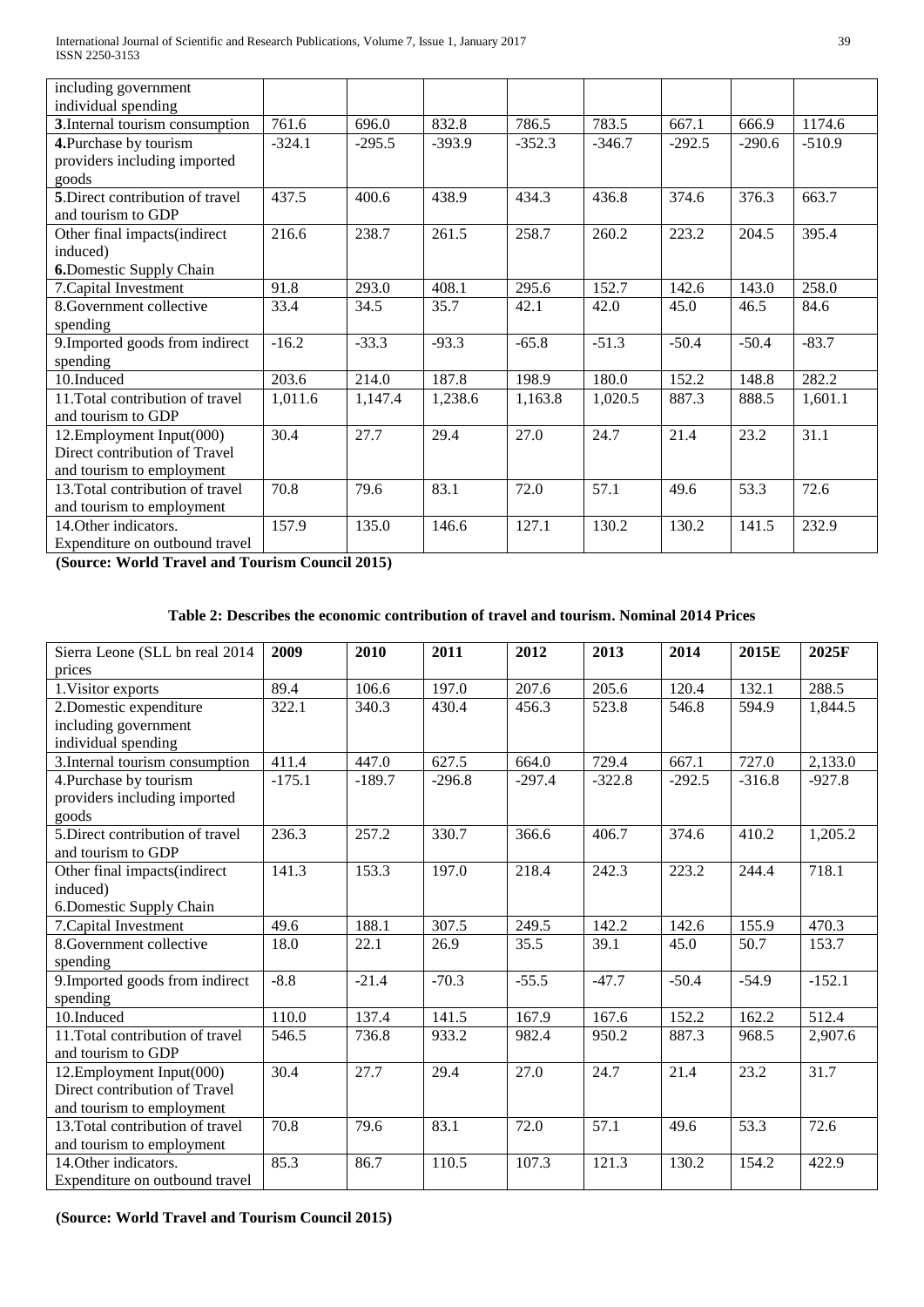| Sierra Leone Growth, (%)         | 2009             | 2010             | 2011              | 2012             | 2013    | 2014    | 2015E  | 2025F            |
|----------------------------------|------------------|------------------|-------------------|------------------|---------|---------|--------|------------------|
| 1. Visitor exports               | $-20.7$          | 0.3              | $\overline{57.5}$ | $-5.9$           | $-10.2$ | $-45.5$ | 0.7    | $\overline{2.7}$ |
| 2. Domestic expenditure          | 15.0             | $-11.1$          | 7.8               | $-5.4$           | 4.1     | $-2.8$  | 0.2    | 6.4              |
| including government             |                  |                  |                   |                  |         |         |        |                  |
| individual spending              |                  |                  |                   |                  |         |         |        |                  |
| 3. Internal tourism consumption  | $\overline{4.8}$ | $-8.6$           | 18.5              | $-5.5$           | $-0.4$  | $-14.7$ | 0.0    | $\overline{5.8}$ |
| 4. Purchase by tourism           | 8.4              | $-8.8$           | 33.3              | $-10.8$          | $-1.6$  | $-15.6$ | $-0.6$ | 5.8              |
| providers including imported     |                  |                  |                   |                  |         |         |        |                  |
| goods                            |                  |                  |                   |                  |         |         |        |                  |
| 5. Direct contribution of travel | 2.2              | $-8.4$           | 0.6               | $-1.1$           | 0.6     | $-14.2$ | 0.4    | 5.8              |
| and tourism to GDP               |                  |                  |                   |                  |         |         |        |                  |
| Other final impacts(indirect     | 2.3              | $-8.8$           | 0.6               | $-1.1$           | 0.6     | $-14.2$ | 0.4    | 5.8              |
| induced)                         |                  |                  |                   |                  |         |         |        |                  |
| <b>6.</b> Domestic Supply Chain  |                  |                  |                   |                  |         |         |        |                  |
| 7. Capital Investment            | 0.5              | 210.1            | 30.3              | $-27.6$          | $-18.3$ | $-6.6$  | 0.3    | 6.1              |
| <b>8</b> . Government collective | 12.1             | 3.3              | 3.6               | 17.8             | $-0.1$  | 7.0     | 3.4    | 6.2              |
| spending                         |                  |                  |                   |                  |         |         |        |                  |
| 9. Imported goods from indirect  | 5.6              | 0.9              | 34.6              | $-8.4$           | $-5.0$  | $-0.4$  | 0.7    | 5.8              |
| spending                         |                  |                  |                   |                  |         |         |        |                  |
| $10$ . Induced                   | $-3.5$           | $\overline{5.1}$ | $-12.3$           | $\overline{5.9}$ | $-0.5$  | $-15.5$ | $-2.2$ | 6.6              |
| 11. Total contribution of travel | 0.7              | 13.4             | 8.0               | $-6.0$           | $-12.3$ | $-13.1$ | 0.1    | 6.1              |
| and tourism to GDP               |                  |                  |                   |                  |         |         |        |                  |
| 12. Employment Input(000)        | 2.7              | $-8.7$           | 6.0               | $-8.0$           | $-8.5$  | $-13.5$ | 8.3    | $\overline{3.0}$ |
| Direct contribution of Travel    |                  |                  |                   |                  |         |         |        |                  |
| and tourism to employment        |                  |                  |                   |                  |         |         |        |                  |
| 13. Total contribution of travel | 0.8              | 12.0             | 4.4               | $-13.3$          | $-20.8$ | $-13.0$ | 7.4    | 3.1              |
| and tourism to employment        |                  |                  |                   |                  |         |         |        |                  |
| 14. Other indicators.            | 14.6             | $-14.5$          | 8.6               | $-13.3$          | 2.5     | 0.0     | 8.7    | 5.1              |
| Expenditure on outbound travel   |                  |                  |                   |                  |         |         |        |                  |

#### **Table 3: Describes the economic contribution of travel and tourism (Growth)**

**(Source: World Travel and Tourism Council 2015)**

## II. TOURISM DEVELOPMENT PROBLEMS

Tourism is a growth industry and its growth potential is likely to continue (NTB 2015). In the context of Sierra Leone, the tourism development is not without its problems. These problems can be identified in broad terms: external and internal.

#### **2.1. External Problems**

- **a)** *Cost:* Cost is the primary factor affecting the tourism industry. Domestic travel becomes increasing limited as price of petrol keep increasing. The casual road tripper may decide to stay at home rather than making that trip to Sierra Leone when gas prices are on the rise. As the price of gas increases, the price of flights goes up as well, negatively impacting long-distance and international travel. Additionally, international travel may be negatively affected by high rates of inflation and poor exchange rates. That is why many local people cannot afford to make international travel.
- **b) Weather:** Weather plays an important role in the tourism industry. As most travellers seek warm or mild temperatures with little rain while on vacation, areas that are prone to wet or cold weather do not thrive in the tourism economy. Rainy and cold seasons see decreased amounts of visitors throughout other countries and Sierra Leone is experiencing it too. Similarly, incidences of extreme weather and national disasters such flooding which disturb the capital Freetown in September every year is preventing many travellers from visiting certain areas, as safety becomes a primary concern during these times.
- **c) Safety**: Safety is a primary concern of travellers of all types. Safety becomes particularly important when traveling abroad and to developing countries. Widespread political unrest can cause even the most adventurous tourist to avoid visiting unstable countries. Outbreak of communicable diseases can also hinder tourism industries, especially because returning to home countries can be difficult during outbreaks. For instance, the Ebola outbreak from 2014 to 2015 stopped many people from traveling into the country as many airlines cancelled their flight. Domestically, the crime rate of tourist areas, specifically traffic safety and incidents of petty theft, negatively affect the tourism industry. For theme parks, the safety record can also be a negative factor.
- **d) Access to Amenities** Though every traveller arriving in Sierra Leone are with the expectation of experiencing different types of amenities, the lack of certain amenities could deter even the most adventurous traveller. For instance, easily attained transportation is a major concern for both the budget and the luxury traveller. If public transportation is difficult to understand, unreliable or dangerous, budget tourists travelling abroad may be deterred from visiting Sierra Leone. The same thing goes with private transportation for luxury travellers. Other amenities that affect tourism include clean water,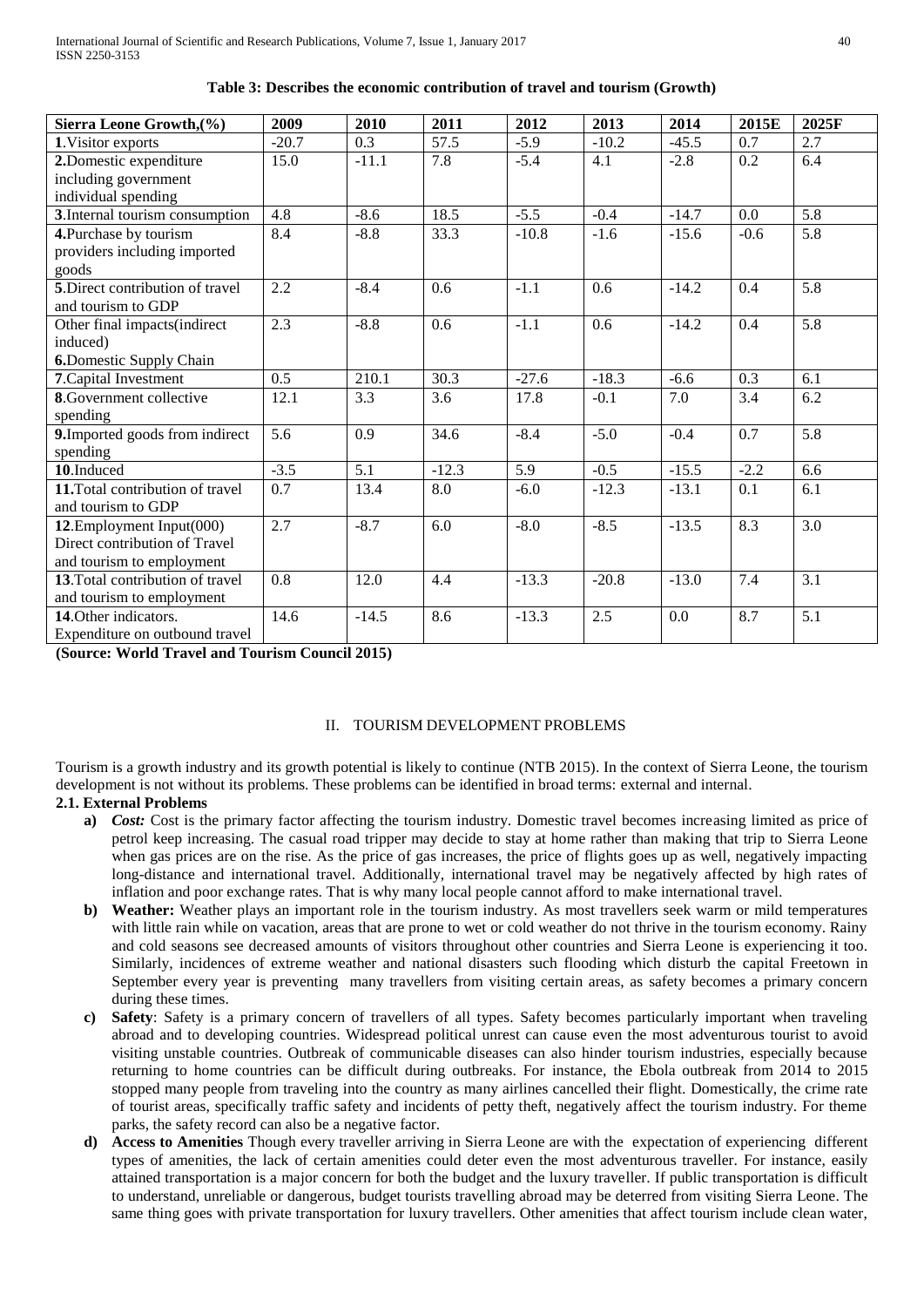affordable food and housing, easy visa processes and access to reliable medical care are all difficult to access in Sierra Leone.

# **e) Relative Peace in the sub-region.**

The rebel wars in Liberia, Ivory Coast and Guinea have ended and peace is now the order of the day. These countries have now embarked on massive tourism promotion to their colonial countries which have seen an increased in number of tourists visiting these countries more than before the rebel wars.

# **2.2. Internal problems**

## **a) Inadequate infrastructures**

Infrastructure refers to structures, systems, and facilities serving a country, city, or area, including the services and facilities necessary for its [economy](https://en.wikipedia.org/wiki/Economy) to function. It typically characterises technical structures such as [roads,](https://en.wikipedia.org/wiki/Road) [bridges,](https://en.wikipedia.org/wiki/Bridge) [tunnels,](https://en.wikipedia.org/wiki/Tunnel) [water supply,](https://en.wikipedia.org/wiki/Water_supply) [sewers,](https://en.wikipedia.org/wiki/Sewage) [electrical grids,](https://en.wikipedia.org/wiki/Electrical_grid) [telecommunications,](https://en.wikipedia.org/wiki/Telecommunication) and so forth, and can be defined as "the physical components of interrelated systems providing [commodities](https://en.wikipedia.org/wiki/Commodities) and services essential to enable, sustain, or enhance societal [living conditions](https://en.wikipedia.org/wiki/Quality_of_life) and the development of tourism in a country. All of the above mentioned are challenging issues for the development of tourism in Sierra Leone. The few available ones are inadequate for both domestic and international tourist staying in Sierra Leone.

## **b) Weak human resource capacity**

One of the major problems of developing tourism attractions in Sierra Leone is the inadequacy of competent and trained tourism personnel. The staff structure of the Ministry of Tourism and Cultural Affairs reveals that not up to two staff with a first degree in tourism management or related subjects. The rest are holders of first degree in Sociology, Culture and Art History. The National Tourist Board has one undergraduate and many other staff with Higher National Diploma and National Diplomas. The training of Tourism manpower will facilitate the development of these identified attractions in which will promote rural development. Thus, tourism attractions are usually located in the rural areas and by developing and promoting the tourism attractions; the rural areas will be also developed. This will hitherto, solve the problem of rural- urban migration of able youths to seek unavailable jobs in the urban centres.

# **c) Weak training institutions**

A good number of training institutions in the country offering courses in Tourism and Hospitality Management lacks the human resource in this sector. Milton Margai College of Education and Technology being the leading institution has a Campus for such training but cannot boast of single undergraduate staff in Tourism Management or Hospitality Management. Majority of the staff are Higher National Diploma and National Diploma holders. The same applies to all other smaller institutions that recruit their staff from Milton Margai College of Education and Technology. Another aspect of the weakness lies with inadequate training facilities such as demonstration kitchen, Front office and Housekeeping. As a result of such, students graduating from these institutions lack the practical know how as these equipment used in hotels and other related industries were not made available to them during their training. This has caused a lot of establishments not being able to meet international standards as staff from these institutions cannot perform. This is having a negative impact on the tourism development. No matter if both the domestic and foreign investors can build hundreds of hotels, there is a need for trained and qualified staff to service these facilities. If they are not available, it will negatively affect the level of customer satisfaction which in turn will drive them away to other countries where better services are delivered.

# **d) Absence of a national carrier**

Government of Sierra Leone in the past have indulged herself by running a national carrier called Sierra National Airlines irrespective of whether it was profitable or not. The reasons for this are many: government sees the potential of world tourism and wishes to take a slice of its revenue, having a national carrier is a source of pride to a country. Airline generates foreign exchange, create employment and promote tourism. For example, 'airlines owned by governments in other Africa like Kenyan are being seeing as major source of revenue and promote the Kenyan tourism wherever it flies to. The negative impact of Sierra Leone not having one airline has been experienced during the war and recently the Ebola outbreak. Owners of these foreign airlines left the country except for few. This did not only create difficulty in travelling but saw a huge increase in air fares for short distances. For Sierra Leoneans who were to travel to Ghana or within West Africa had to first go to Europe and board another flight to their destination. These foreign airlines operating in Sierra Leone main objective is to maximize profit and pay less attention to the promotion of the country tourism'

# **e) No strong linkage among the tourism developers, private sector and training institutions**

Strong linkage among these players had helped in the development of tourism in so many countries. In the case of Sierra Leone, this has not been seeing as it is always government engaging the private sector to develop tourism leaving out the provider of the human resource in the engagement. Whether intentionally no one knows. The government is expected to create an enabling environment for the private sector to invest. With my 14 years lecturing at the Tourism Campus of the Milton Margai College of Education and Technology witnessed a meeting where these three bodies had engaged in strategizing ways to develop tourism in the country. Neither any proprietor wanting to construct a hotel engage the training institution to ascertain the quality of training they should provide to meet the standard of the proposed hotel. The situation in country is like dis-jointed efforts among the key players.

# **f) Dominance of foreigners in the tourism sector**

The tourism sector in Sierra Leone is dominated by foreigners ranging from standard restaurants to hotels. The travel agency business is controlled by the Lebanese, airlines by foreigners from different countries and the hotels by the Chinese, Lebanese and other foreigners. The negative impact of this is seeing in monies paid by tourists visiting the country are being leaked out of the country through the personal savings of these foreigners operated in their home countries. Key positions in these establishments are for the foreigners and lower position for Sierra Leoneans. Socially, they had no regard for local staff as many complaints have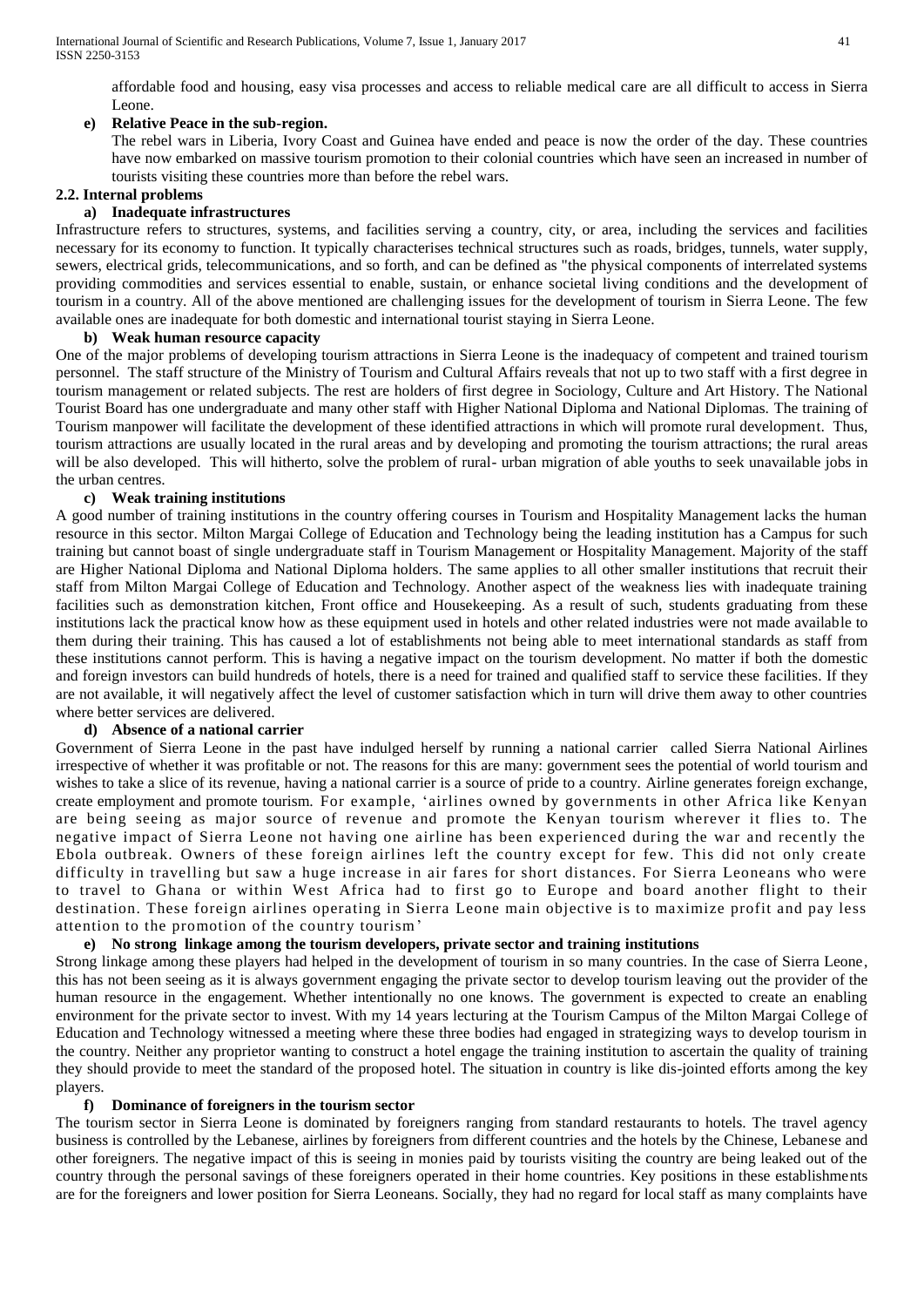been heard of these foreigners abusing the local staff and nothing has been done to put a stop to it.All what is heard ' these people are here to help develop our tourism'

#### **g) Low income earning of the local people**

Low income of Sierra Leoneans has derived them from not enjoying tourism products in their own country. The cost of tourism products in the country is preventing local people to patronize these tourism facilities as their disposable income is not enough to provide them a plate of standard food in any restaurants in Freetown. Local food stuff like pawpaw, mango, pineapple, etc are not affordable by local people to make then have a fruit after meal. All of these deprivations are as a result of low income earning. There is no way tourism can be developed in any country where the local people do not fully participate.

#### **h) Lack of strong marketing strategies**

Marketing is being viewed as one of the various ways the country can communicate with consumers in and out of the country about her products. Many developed and developing countries had embarked on selling their products through advertising in the various media. A good number of foreign and local markets are not adequate informed about tourism products in Sierra Leone. Adequate information especially through website is a major challenge for the National Tourist Board, Ministry of Tourism and Cultural Affairs and the private sectors. Printed brochures that are to be distributed free in all our embassies in the world could also help to sell the country image in terms of tourism.

#### **i) Lack of tourism policy**

One of the principal objectives of establishing a tourism policy is to guarantee and safeguard the effective standardisation of processes and practices within the respective tourism industry in which the policy is implemented. This standardisation fosters uniformity and consensus regarding practices which can result in increased sustainability and an overall improvement in the quality of the tourism product. Furthermore, an appropriate use of environmental and human resources should take place as a result of the implementation of a tourism policy. As it relates to application and enforcement of Tourism policies, thorough assessment and analysis must take place in order to identify disparities and missteps, an essential step towards maintaining consensus. It is this analysis which allows the development of a tourism policy that is specifically tailored to a territory or region, thereby addressing issues that are indigenous to the respective area targeted. Another advantage of a having a sustainable tourism policy is to facilitate government's heightened involvement in the activities of the tourism sector. If policies are implemented, leading to decrees and laws being entered into force, the result should be an increased effectiveness and efficiency of tourism activities. The absence of tourism policy for Sierra Leone poses a challenge for the Ministry of Tourism and Cultural Affair.

## **j) Weak linkage with international organisations**

[World Tourism Organisation](http://www.world-tourism.org/) (UNWTO) is the most widely recognised and the leading international organisation in travel and tourism today. It is a specialised agency of the United Nations. It serves as a global forum for tourism policy and a practical source of tourism know-how. With its headquarters in Madrid, Spain the World Tourism Organisation plays a central and decisive role in promoting development of responsible, sustainable and universally accessible tourism, with the aim of contributing to economic development, international understanding, peace prosperity and universal respect for and observance of human rights and fundamental freedoms. Member states are expected to pay yearly subscription to enjoy the benefits from the organisation. Sierra Leone has not been able to meet her commitment to the UNWTO and therefore does not benefit from supports in terms of training, research and projects.

#### **k) Cost and standard of living**

With the current trends of things in Sierra Leone, increased of tax on imported drinks will eventually cause business not to order for such items any longer. As a result, they will disappear from the local market because of low demand. When tourists realise that these items such as beer is not available in the Sierra Leone market and want to enjoy drinking it when they visit the country will eventual select another destination with these basic goods. The money which should have been derived as the result of tourism activities will now be in another destination. Restaurants, guesthouses, hotels will begin to have dropped in visitors which will have negative impact on the industry.

## **L) Absent of regional offices**

Regional National Tourist Offices are national tourist organizations founded with a view to promoting and creating the identity, and to enhance the reputation of tourism at regional level. Their mission also includes the planning and implementation of a common strategy and the conception of its promotion, proposal and the performance of promotional activities of mutual interest for all subjects in tourism in the region, country and abroad, as well as raising the overall quality of the whole range of tourist services on offer in the region and country. Such has not been actualised in Sierra Leone as it is only the National tourist Board that is based in Freetown

#### III. RESEARCH APPROACH

#### **3.1. Research Design**

The research design of this project was a non-experimental or a survey, one which determined the factors that inhibit the development of tourism in Sierra Leone. The researcher gathered extensive data from employees of Ministry of Tourism and Cultural Affairs, National Tourist Board, hoteliers, carriers, travel agencies and tour operators. To this end, questionnaire covering the purpose of the research was prepared and used to collect data.

#### **3.2. Study Area**

The tourism industry is one of the biggest sectors that gives employment to the people of Sierra Leone .The industry comprise owners of hotels, guesthouses, restaurants, airlines, travel agencies, tour operators and tourist handling agents.

#### **3.3. Sample**

In designing the research study, the researchers took into consideration the need to make inferences from the sample of the population in order to answer the research questions and also meet the research objectives. A sample size of 10 respondents from